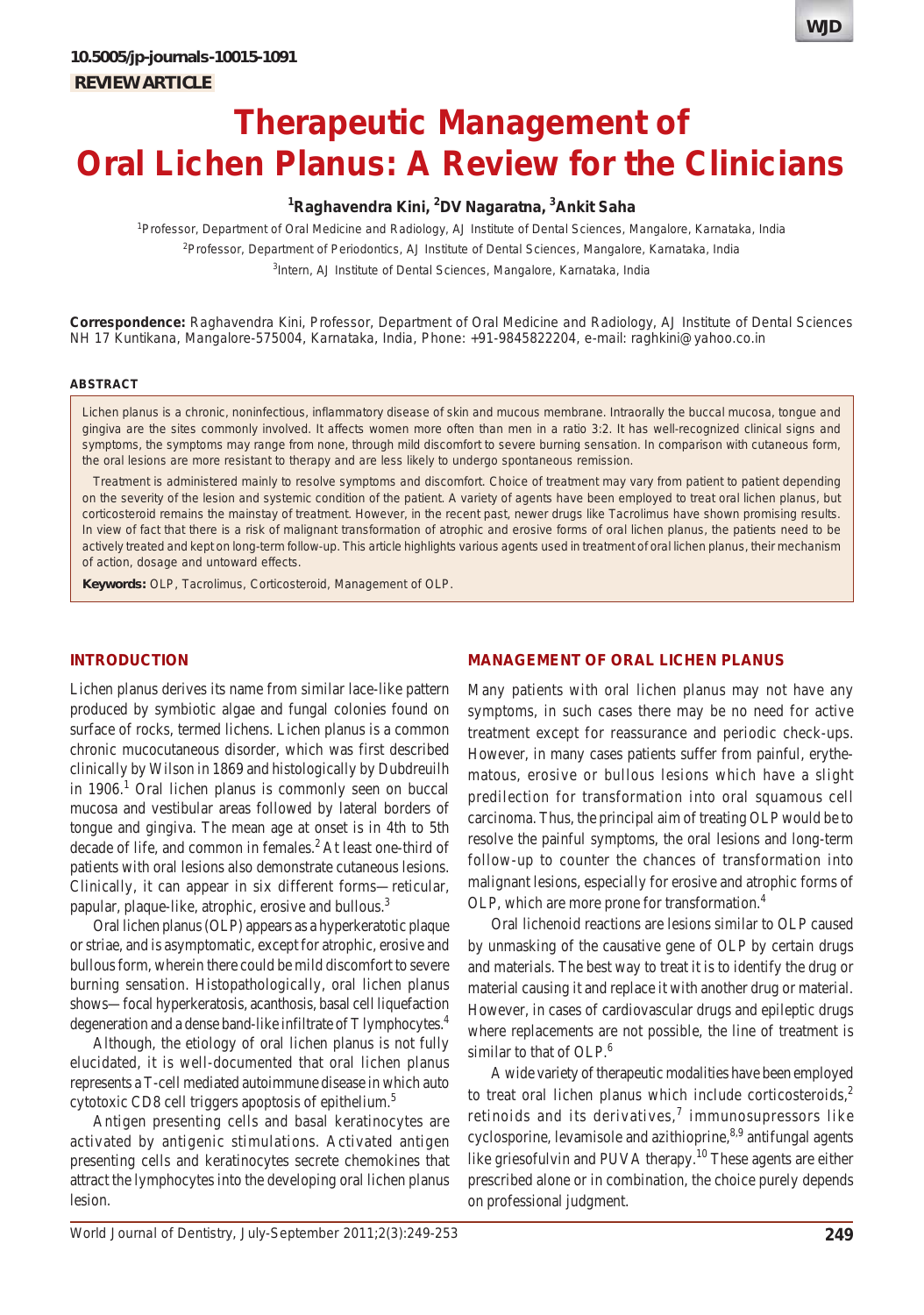# **Corticosteroids**

Corticosteroids have been found to be the most predictable and successful agents in treatment of oral lichen planus. They can be used topically, intralesionally or systemically.<sup>11</sup>

The efficacy of corticosteroids for treatment of lichen planus is mainly attributed to its anti-inflammatory and immunosuppressive actions.<sup>12</sup>

Multiple mechanisms are involved in the suppression of inflammation by corticosteroids, they include reduction of the exudation of leukocytes and plasma constituents, thereby lessening edema, maintenance of cellular membrane integrity with the consequent prevention of excessive swelling of the cells, inhibition of lysozyme release from granulocytes, inhibition of phagocytosis, stabilization of the membranes of the intracellular lysozymes, which contain hydrolytic enzymes capable of cell digestion and extension of the inflammatory tissue damage. Corticosteroids also inhibit proliferation of fibroblasts with the positive effect of decreasing fibrosis.<sup>2,12</sup>

Topically, corticosteroid therapy is usually the treatment of choice initially, as it can be effectively delivered to the lesion surface with minimal potential for systemic side effects. Some agents used for topical application include 0.05% flucocinonide,<sup>13</sup> 0.05% clobetasol (Powercort<sup>®</sup>cream, Clobenol<sup>®</sup> cream), $^{14}$  0.1 to 0.2% triamcinolone acetonide (Kenacort oral paste®, Cortrima® cream), dexamethosone and betamethasone valverate.<sup>15</sup>

They are prescribed as gels, creams, ointment with orabase (Kenalog in Orabase®) or oral rinses. Drugs which are available in orabase formulations are preferred because of their tenacity on the oral mucosa leading to better drug delivery. Triamcinolone acetonide is available in 0.1% buccal paste form (Tess®). These agents are either applied topically or rinsed (if in the form of solution) 3-4 times/day after meal. Patients are advised not to eat or drink for 30 minutes thereafter.<sup>2</sup>

Prolonged use of topical steroids over denuded areas may lead to local complications like blanching of the mucosa, hypopigmentation of the applied area, delayed wound healing with increased friability of the mucosa, and often systemic complications like, Cushing's syndrome, reversible HPA—axis suppression, hyperglycemia or glycosuria. This is especially a problem as it is absorbed rapidly in oral mucosa leading to it reaching its tolerable levels within a short span of time.

Intralesional corticosteroids are reserved for cases which do not respond to topical steroids. 10 to 20 mg of insoluble triamcinolone acetonide (Avcort® injection, Comcort® injection) is diluted with 0.5 ml saline or lidocaine 2% then injected into the lesion, which solubilize gradually and therefore have a prolonged duration of action. Main drawback of using intralesional corticosteroids being atrophy of tissue, secondary candidiasis (it can be treated with topical antifungal agent like candid mouth paint) and difficulty to deposit sufficient quantities into gingival lesions. $^{11}$ 

Systemic corticosteroids are indicated for short period for recalcitrant cases that fail to respond to topical steroids.

Prednisone (Wysolone®) 40 to 80 mg daily for less than 10 days without tapering is advised. The dosage regimens are determined individually based on medical status, severity of disease, and previous treatment response. If underlying medical problems are present, consultation with patient's physician is important.

If corticosteroids are used for prolonged therapy, they should not be stopped abruptly. If done so, it can flare up the underlying disease for which steroids were prescribed and cause acute adrenal insufficiency because of HPA axis suppression.

If supraphysiological doses are given for long time it can lead to electrolyte imbalance, hypertension, hyperglycemia, osteoporosis, increased susceptibility to infections and hirsutism.<sup>12,16</sup>

## **Retinoids**

Systemic and topical retinoids have been employed to treat OLP. Retinoids include the natural compounds and synthetic derivatives of retinol that exhibit vitamin A activity. Retinoids were synthesized by making minor structural changes. First generation compounds include retinol and compounds derived from it metabolically—tretinoin and isotretinoin. Second generation retinoids are synthetic analogs, which include etretinate and acitretin. Third generation retinoids include arotinoids, which currently are in development.<sup>7</sup>

Retinoids have been noted to have antikeratinizing and immunomodulating effects.As compared to systemic retinoids, topical retinoids are preferred and generally produce good results.

Systemic retinoids can produce dryness of skin and mucosa, sloughing of skin, rashes, itching, partial hair loss, and may also increase triglyceride and cholesterol levels. In light of such adverse effects, topical preparation is preferred over systemic preparation.<sup>13</sup>

Tretinoin is available in the form of 0.05% cream (Retino- $A^{\circledast}$ , Airol<sup>®</sup>). Isoretinoin is available as 0.05% gels (Sotret<sup>®</sup>, Acno®).

# **Cyclosporin**

Cyclosporin is a very commonly used immunosuppressive drug which belongs to a family of cyclicpolypeptides derived from the fungus *Tolypocladium inflatum*. It is basically used to prevent rejection in organ transplantation. It inhibits chronic inflammatory reactions by inhibiting T-cell activation and proliferation, inhibits lymphokine production and release of interleukin-2.8

Topical cyclosporin can be used either in the form of mouthwashes or in the form of adhesive base. Patients are advised to swish and spit 5 ml of medication (l00 mg cyclosporin/ml) three times daily for 4 weeks or 0.025% cyclosporin in an adhesive base to apply four times daily, in some cases systemic cyclosporin has been suggested.<sup>13</sup>

Major adverse effects of cyclosporin include renal toxicity, nephrotoxicity, neurotoxicity, hirsutism and gingival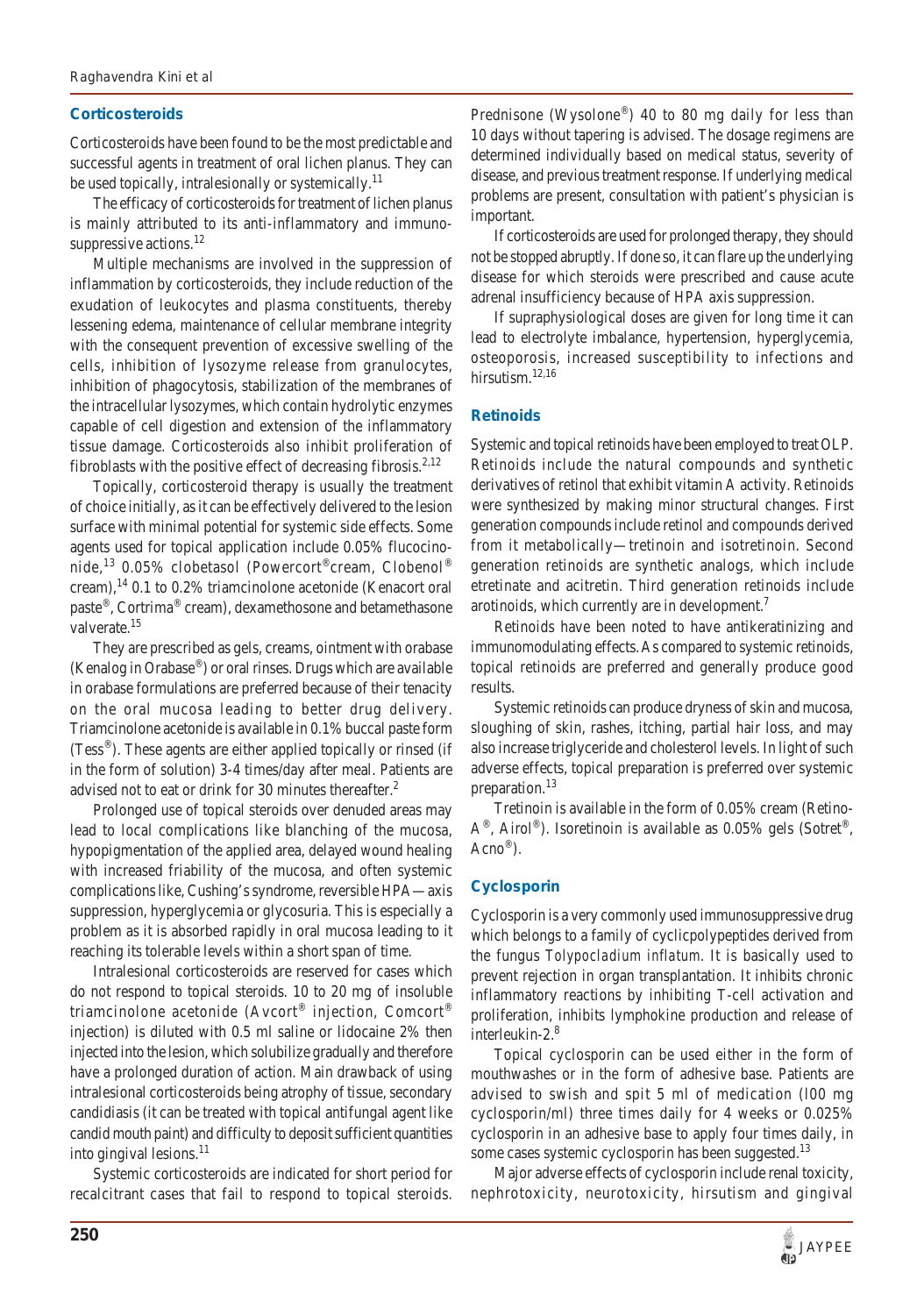hyperplasia. The main drawback of using cyclosporin is that the drug is not readily available for topical use and secondly it is expensive.17

Cyclosporin is available in 25, 50 mg cap (Immusol<sup>®</sup>, Imusporin<sup>®</sup>) 100 mg/ml oily solution (Katzung<sup>®</sup>) and 100 mg/ml oral rinse (Sandimmun neoral®).

## **Levamisole**

Levamisole was developed in 1966 as an antihelmentic drug, but has immunoregulating properties. Mechanism of action of Levamisole has been found to:

- 1. Restore the normal phagocytic activity of macrophages and neutrophils
- 2. Immunomodulate or immunopotentiate T-cell mediated immunity
- 3. Potentiate the activity of human interferon and interleukin-2
- 4. Inhibit fumarate reductase
- 5. Inhibit aerobic tumor glycolysis
- 6. Inhibit mammalian alkaline phosphatase
- 7. Alter the natural course of chronic recurrent inflammatory disease

Levamisole is administered at a dose of 50 mg three times/ day for three consecutive days per week for 4 to 6 weeks. Levamisole (Ergamisol®, Vermisol®) is available as 50 mg, 150 mg tab.

Adverse effects include nausea, vomiting, headache and agranulocytosis.18

#### **Azathioprine**

Azathioprine is a purine antimetabolite. It has anti-inflammatory properties and decreases antibody production. Azathioprine is reserved for patients who do not respond to other treatment modalities. It can also be used in combination with corticosteroids and cyclosporin. When used in combination with corticosteroids, azathioprine can effectively enhance corticosteroid immunosuppressive activity. Thus, a lower dose of prednisone is required to achieve clinical efficacy and thereby diminishing adverse effects of corticosteroids.

Azathioprine (Imuran®, Azoprin®) is available as 50 mg tab.

It effects rapidly growing cells of bone marrow and GIT resulting into leucopenia, thrombocytopenia and GI toxicity.<sup>9</sup>

# **Tacrolimus**

The use of immunosuppressive agents to treat oral lichen planus is not a new concept. However, the use of tacrolimus is quite recent. Previously used to prevent organ rejection in kidney transplant cases, its topical application in cases of mucosal lesions has been highlighted only in last few years.

Tacrolimus is a macrolide form of immunosuppressant derived from a type of bacterium, *Streptomyces tsukubaensis.* It inhibits the transcription of interluekin-2 and transduction of signal to T-lymphocyte, and thus effectively causing immunosuppresion. Its main action can be contributed to its effecive inhibition to calcineurin phosphatase.

Its systemic use is comparable to corticosteroids but topical applications of 0.1% tacrolimus is proved to be far superior in treating of symptoms of oral lichen planus than 0.05% clobetasol. Recent studies by Corrocher et  $al<sup>19</sup>$  have shown that application of tacrolimus ointment 0.1% four times daily for 4 to 8 weeks resulted in faster resolving of symptoms in oral lichen planus as compared to topical corticosteroid application.

Tacrolimus is available as ointment for topical applications and also as tablets for systemic use. It is available in market in concentration ranging from 0.1 to 0.03% (Tacroz Forte®).

Adverse effects of topical application of tacrolimus include burning and itching sensation over the area of application for the first two days of treatment. Long-term adverse effect of tacrolimus needs to be researched.

#### **Dapsone**

Dapsone should be considered in resistant cases of erosive OLP. It has anti-inflammatory and immune-modulatory effects.

It is available as 5% gel (Acnesone®) and 25, 50 and 100 mg tablets (Dapsone).

Significant adverse effects, such as hemolysis and headache preclude its use.20

#### **Interferon**

Topically applied gel preparation containing human fibroblast interferon and interferon-alpha have suggested to improve erosive OLP. Development and exacerbation of OLP during and after IFN-alpha therapy for HCV infection have been reported, although systemic IFN-alpha (3-10 million IU thrice weekly) is successfully used to treat OLP in patients with and without HCV infection.<sup>20</sup>

It is available as vials (Roferon- $A^{\circledast}$ ) and syringes (Intafla-PF®).

# **Mycophenolate Mofetil**

It is an immunosuppressant used in treatment of patients with transplants. However, its use in cases of treatment of resistant cases of OLP is also documented. It is a selective inhibitor of purine cycle in lymphocytes.21

It is available as 250 and 500 mg tablets (Baxmune®) and 200 mg/ml suspension (Cellcept®).

As with other immunosuppressant it reduces the patient's immunity.

# **Thalidomide**

Use of thalidomide as a recourse to regular line of treatment is not recommended, unless all other treatment options have been exhausted. It has been documented to have anti-inflammatory action in cases of auto-immune diseases.22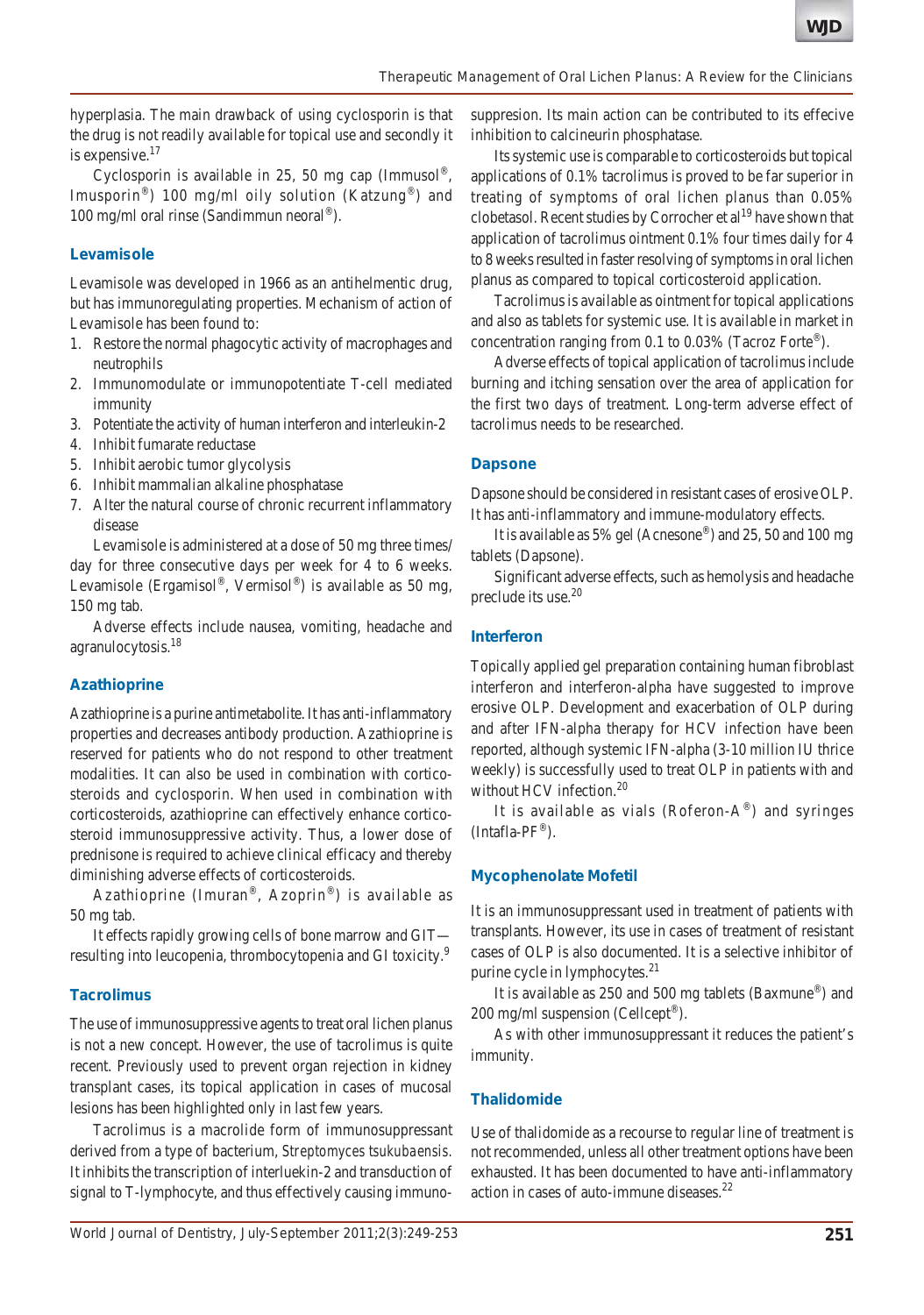Its role in teratogenicity has to be remembered at all times in any case it is to be recommended.

It is available as 100 mg capsules (Oncothal®).

#### **PUVA Therapy**

Photosensitizing psoralen drug and UVA radiation was introduced as a new therapy for oral mucosal lesions in 1987 by Jansen et al.

Psoralens belong to the furocoumarin class of compounds, which are derived from fusion of a furan with a coumarin. Four psoralens are used in PUVA therapy—psoralen, 5 methoxy psoralen (Bergapten®), 8-methoxypsoralen (Methoxsalen®) and 4, 5, 8-trimethyl psoralen (Trioxsalen®).

Photosensitizing drug can either be administered systemically or applied topically before irradiation. Ultraviolet irradiation in combination with psoralens modulates the function of the cells of the immune system.

Major side effects include nausea, blistering and painful erythema. Patient should be monitored for liver functions, serum creatinine and for cutaneous carcinoma (which can occur 10 times than expected frequency).<sup>10</sup>

#### **NONTHERAPEUTIC OPTIONS**

#### **Photodynamic Therapy**

Photodynamic therapy is a technique that uses a photosensitizing compound activated at a specific wavelength of laser light to destroy the targeted cell via strong oxidizers, which cause cellular damage, membrane lysis and protein inactivation. The exact mechanism of action of PDT is unclear. It would appear to act on hyper proliferating cells with selective uptake of photosensitizers into these cells. It has been suggested that PDT may have immunomodulatory effects and may induce apoptosis. In lichen planus, this may reverse the hyperproliferation and inflammation.

A phenothiazine dye methylene blue was described and attributed to its photodynamic properties. Methylene blue can be administered topically and orally and it may be a preferred choice for superficial lesions in skin and oral cavity. The fact that methylene blue has a strong absorption at wavelength longer than 620 nm, where light penetration into tissue is optimal, has led to the use of methylene blue as a promising candidate for PDT. $^{23}$ 

#### **Surgery and Lasers**

Surgical excision, cryotherapy,  $CO<sub>2</sub>$  laser and ND:YAG laser have all been used in the treatment of OLP. In general, surgery is reserved to remove high-risk dysplastic areas. Excimer 308 nm laser is an effective choice for treatment of OLP cases as it is well tolerated and painless when used. $^{24}$ 

#### **CONCLUSION**

Oral lichen planus is chronic mucocutaneous disease of unknown etiology. Patients with erosive or atrophic forms particularly should be observed periodically as it has malignant transformation potential varying between 0.3 to 3%. Continuous development in study of this disease along with its management protocol is required due to recent increase in incidence of squamous cell carcinoma in even non-risk population group.<sup>4</sup>

For the effective management of OLP, one has a wide range of drugs to choose from. When a patient with oral lichen planus presents with a burning sensation, usually as a first line of drug therapy one can prescribe a topical preparation of steroid and retinoids. As a second line of treatment in cases that do not respond to topical steroids alone, we may prescribe in conjunction with immunomodulatory drugs like Levamisole and Dapsone. It is only in resistant cases, where it is not responding to topical preparations or in severe form of OLP that tacrolimus and systemic corticosteroids in conjunction with immunosuppressive

| Table 1: Management of oral lichen planus |                                                            |              |                                                                                                 |
|-------------------------------------------|------------------------------------------------------------|--------------|-------------------------------------------------------------------------------------------------|
| Asymptomatic                              | Periodic check-up, reassurance<br>Diazepam                 |              |                                                                                                 |
|                                           | <b>Topical steroids</b>                                    |              | Good efficacy, proven track record and economical                                               |
| Symptomatic                               | <b>Topical retinoids</b>                                   |              | Of value when combined with topical steroids in conditions of OLP<br>of gingiva                 |
|                                           | Topical steroids with either                               | Levamisole   | Used as an immunomodulator                                                                      |
|                                           |                                                            | Dapsone      | Has anti-inflammatory and immunomodulatory effects and very<br>useful in cases of resistant OLP |
|                                           |                                                            | Cyclosporine | Has immunosuppressive properties, expensive                                                     |
|                                           | Intralesional steroids<br>with or without topical steroids |              | Can cause secondary candidiasis and difficult to deposit sufficient<br>quantities in gingiva    |
|                                           | <b>Tacrolimus</b>                                          |              | Good results, no long-term follow-up on adverse effects                                         |
|                                           | Systemic steroids<br>with or without                       | Azathioprine | Use steroids with caution for short-term, azathioprine is used as a<br>steroid sparring agent   |
|                                           | Surgery and lasers                                         |              | Reserved for high-risk dysplastic areas                                                         |
| Lichenoid reaction                        | Eliminate causative agent or the drug                      |              |                                                                                                 |